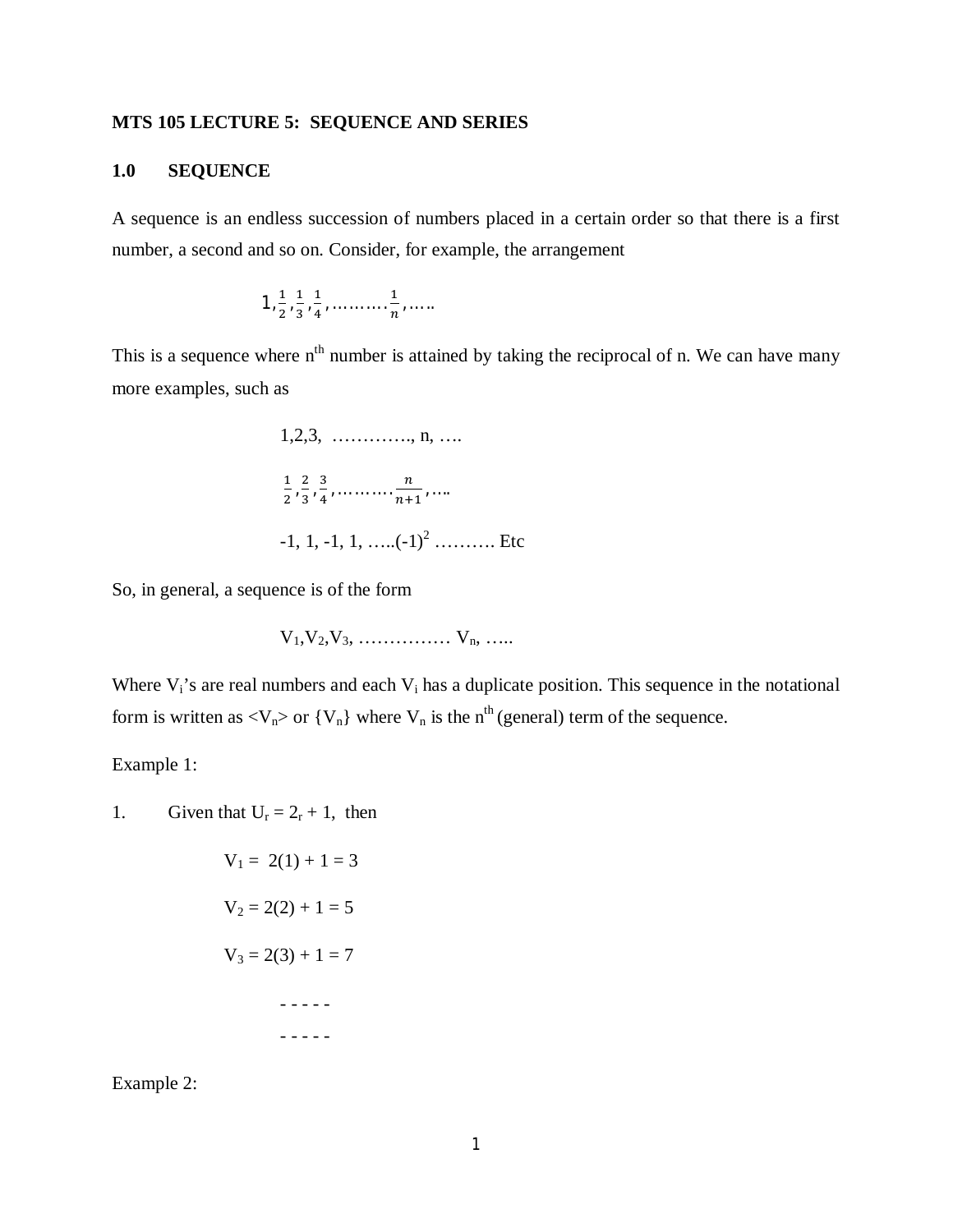2. Given the sequence  $1, \frac{1}{4}$  $\frac{1}{4}$ ,  $\frac{1}{8}$  $\frac{1}{8}$ ,  $\frac{1}{16}$  $\frac{1}{16}$ , ... ... ..., find the N<sup>th</sup> term

Solution: By , we see that the sequence of terms can be written as follows:

$$
V_1 = 1 = \frac{1}{1^{2'}}
$$

$$
V_3 = \frac{1}{9} = \frac{1}{3^{2'}}
$$

Hence the n<sup>th</sup> term  $V_n = \frac{1}{n^2}$  $rac{1}{n^2}$ 

$$
V_3 = \frac{1}{9} = \frac{1}{1^{2}}
$$
  
\n
$$
\dots
$$
  
\n
$$
\dots
$$
  
\n
$$
\dots
$$
  
\n
$$
V_r = \frac{1}{r^{2}}
$$
  
\n
$$
\therefore V_r = \frac{1}{r^{2}}
$$

3. Given the sequence 1,4,9,16,25, ……………….. Find the V<sup>r</sup>

$$
V_1 = 1 = 12
$$
  
\n
$$
V_2 = 4 = 22
$$
  
\n
$$
V_3 = 9 = 32
$$
  
\n
$$
V_4 = 16 = 42
$$
  
\n
$$
V_5 = 25 = 52
$$
  
\n
$$
S_5 = 25 = 52
$$

4. Find the first five terms of the sequence defined as follows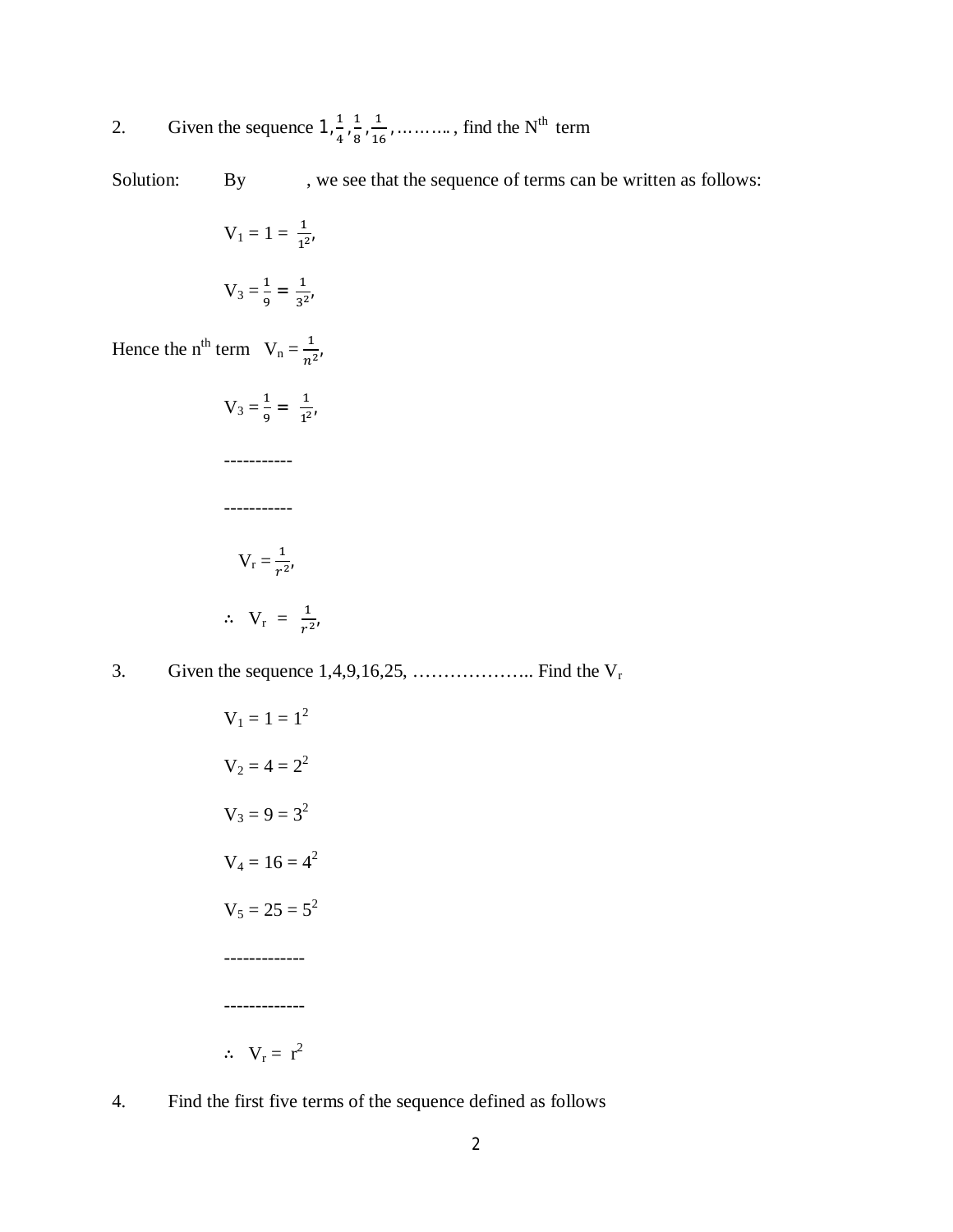$$
V_1 = 1, V_2 = 3, V_r = 3V_{r-1} - V_{r-2}
$$
  
\n
$$
V_3 = 3V_2 - V_1 = 3(3) - 1 = 8
$$
  
\n
$$
V_4 = 3V_3 - V_2 = 3(8) - 3 = 21
$$
  
\n
$$
V_5 = 3V_4 - V_3 = 3(21) - 8 = 55
$$

∴ The first five terms are 1,3,6,21,55

#### **1.1 SERIES**

A Series is obtained by forming the sum of the terms of a sequence. A finite series is obtained if a first number of terms of the sequence are summed, otherwise is an infinite series.

The sum of the first n<sup>th</sup> terms of the sequence  $V_1, V_2, \ldots, V_n$  is generally denoted by  $S_n$ 

$$
S_n = V_1 + V_2 + \dots + \dots + V_n = \sum_{r=1}^n V_r
$$

Here we will be considering basically the following series:

#### 1.1.1 Arithmetic Sequence (or Arithmetic Progression)

An Arithmetic progression (A.P) is a sequence of terms that increases by a constant amount which may be positive or negative. This constant amount is known as the common difference of the series and is usually denoted by d.

The following series are all Arithmetic Progression.

| $1,2,3,4, \ldots$                                  | Common difference $=+1$           |            |                 |
|----------------------------------------------------|-----------------------------------|------------|-----------------|
| $\frac{5}{4}, \frac{3}{2}, \frac{7}{4}, 2, \ldots$ | Common difference $=+\frac{1}{4}$ |            |                 |
| $6,3,0,-3$                                         | 66                                | $\sqrt{6}$ | $= -3$          |
| $-2, -1\frac{1}{2}, -1, -\frac{1}{2}, \ldots$      | 66                                | $\sqrt{6}$ | $=+\frac{1}{2}$ |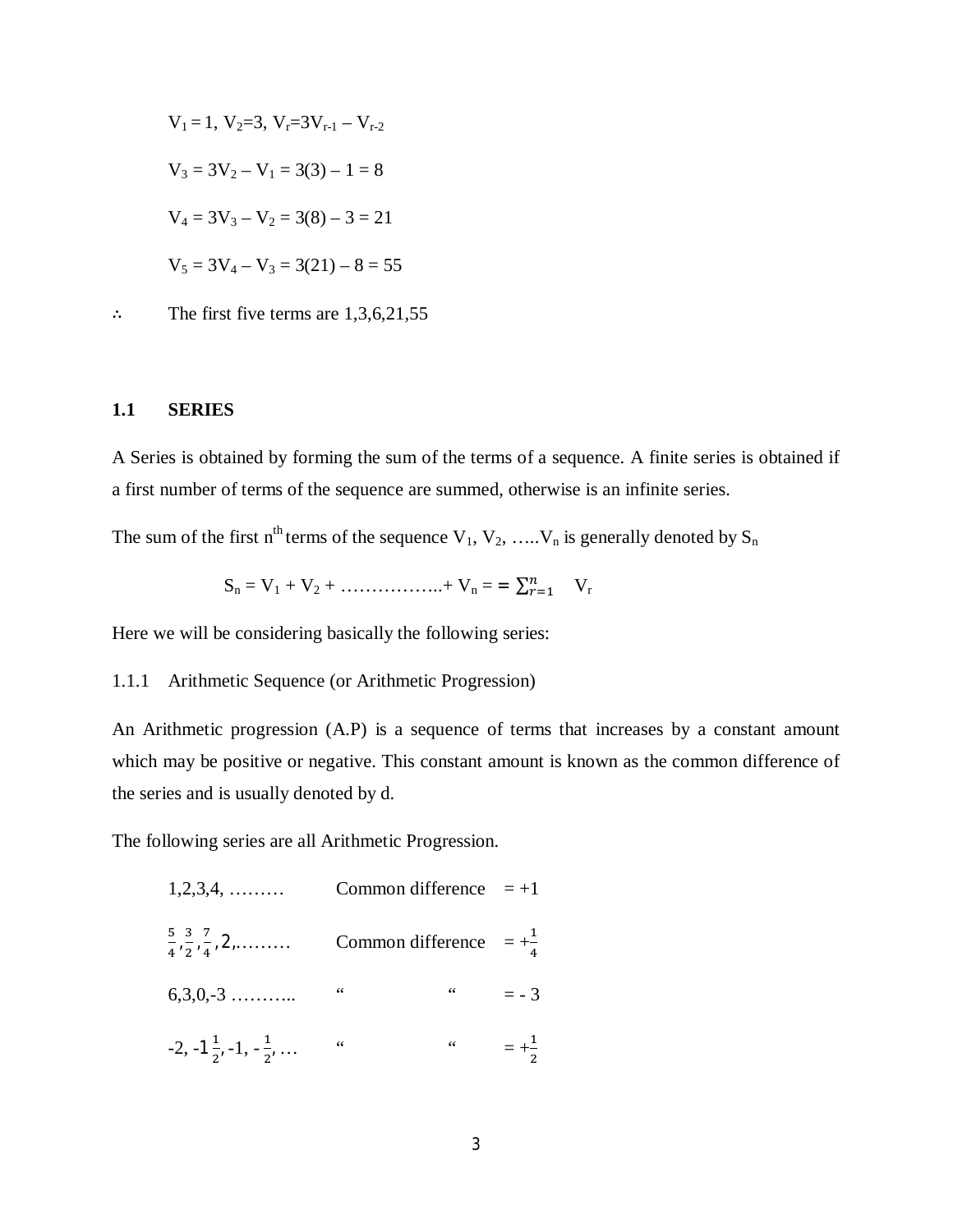To ascertain if a given sequence be an A.P, it is necessary to subtract from each term (except the first) the preceeding term. If the results in all cases be the same, the given series will be an A.P, where common difference is this common result.

# **N th Term of an A.P**

First term =  $a = a + (1 - 1)d$ Second term =  $a + d = a + (2 - 1)d$ Third term =  $a + 2d = a + (3 - 1)d$ 

From the result, it is obviouse that the n<sup>th</sup> term is  $a + (n-1)d$ .

#### **Arithmetic Mean**

To find the arithmetic mean between a and b. Let x be the required A.M. Then a, x, b will be three consecutive terms of an A.P. The common difference of the A.P is  $(x - a)$  and also  $(b - x)$ .

 $\therefore$   $x - a = b - x$ 

i.e  $2x = a + b$ 

$$
X=\frac{a+b}{2}
$$

More generally, the n arithmetic means between a and b are the n quantities that, when inserted between a and b, form with them  $(n + 2)$  successive times of an A.P.

#### **N Arithmetic Means between a and b**

Let d be the common difference of the A.P formed. Then b is the  $(n + 2)$ <sup>th</sup> term of the A.P.

- $\therefore$  b = a + (n + 1) d
- $\therefore$  d(n + 1) b a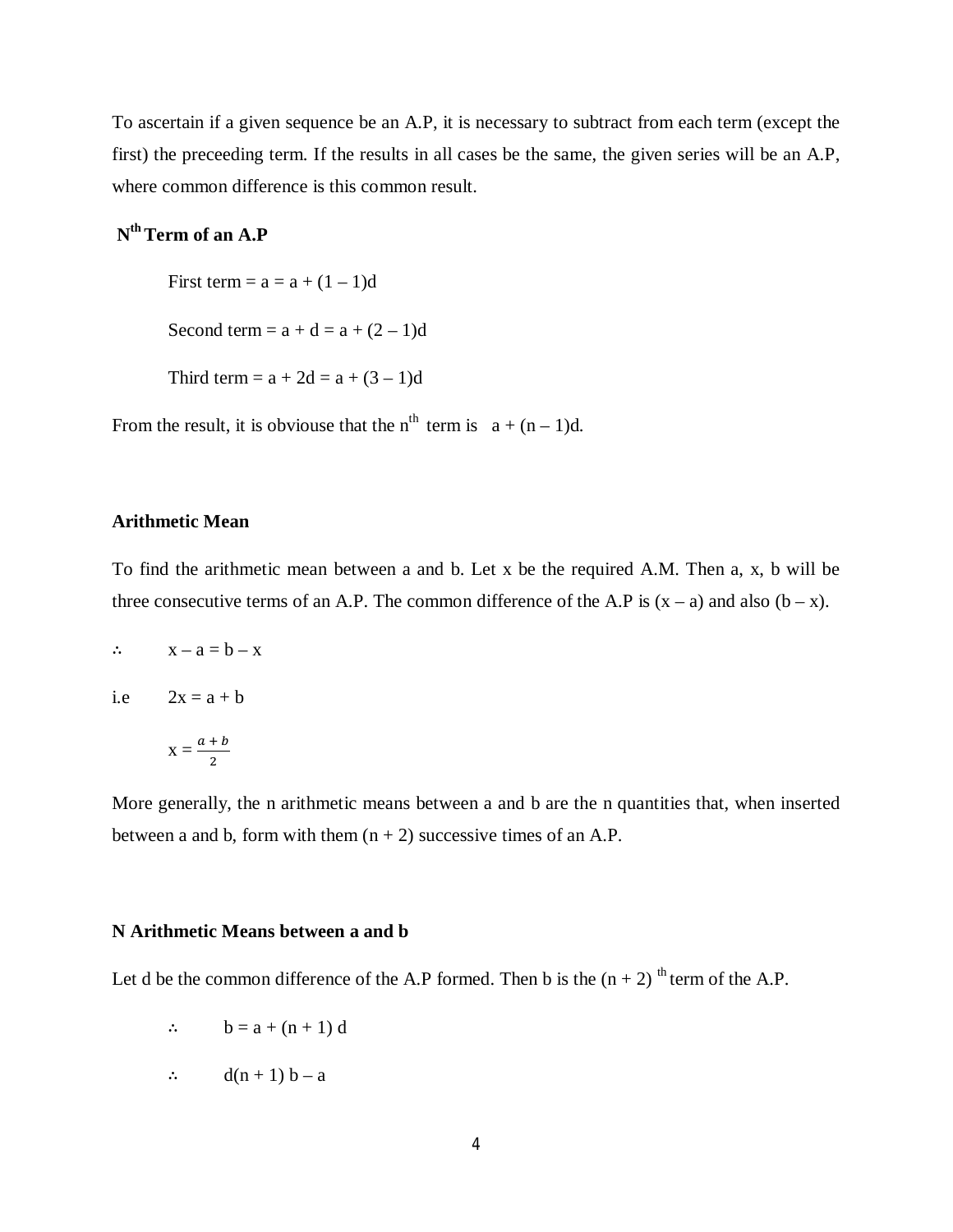$$
\therefore \qquad d = \frac{b-a}{(n+1)}
$$

The required arithmetic means are  $a + d$ ,  $a + 2d$ , ...,  $a + nd$ ,

Where 
$$
d = \frac{b - a}{(n + 1)}
$$

#### **The Sum S of n terms of an A.P**

To find the sum S of n terms of an A.P whose first term is a and whose common difference is d, we must note that the last term of the A.P will be  $a + (n-1)d$ .

∴ S = a + (a +d) + (a + 2d) + ………….. + [a + (n – 1)d] …………………. 1

Reversing the series, we get

$$
S = [a + (n-1)d] + [a + (n-2)d] + [a + (n-3)d] + \dots + a \dots
$$

Hence,  $(1) + (2)$  gives:

 $2S = [2a + (n-1)d] + [2a + (n-1)d] + [2a + (n-1)d] + \dots$  to nterms  $= n [2a + (n-1)d]$ ∴  $S = \frac{n}{2} {2a + (n-1)d}$ 

Note: Using *l* for the last term,  ${a + (n-1)d}$ , the result can be written as

$$
S=\frac{n}{2}(a+l)
$$

#### **Examples**

1. The sum of three consecutive terms of an A.P is 18, and their products is 120. Find the term

## **Solution:**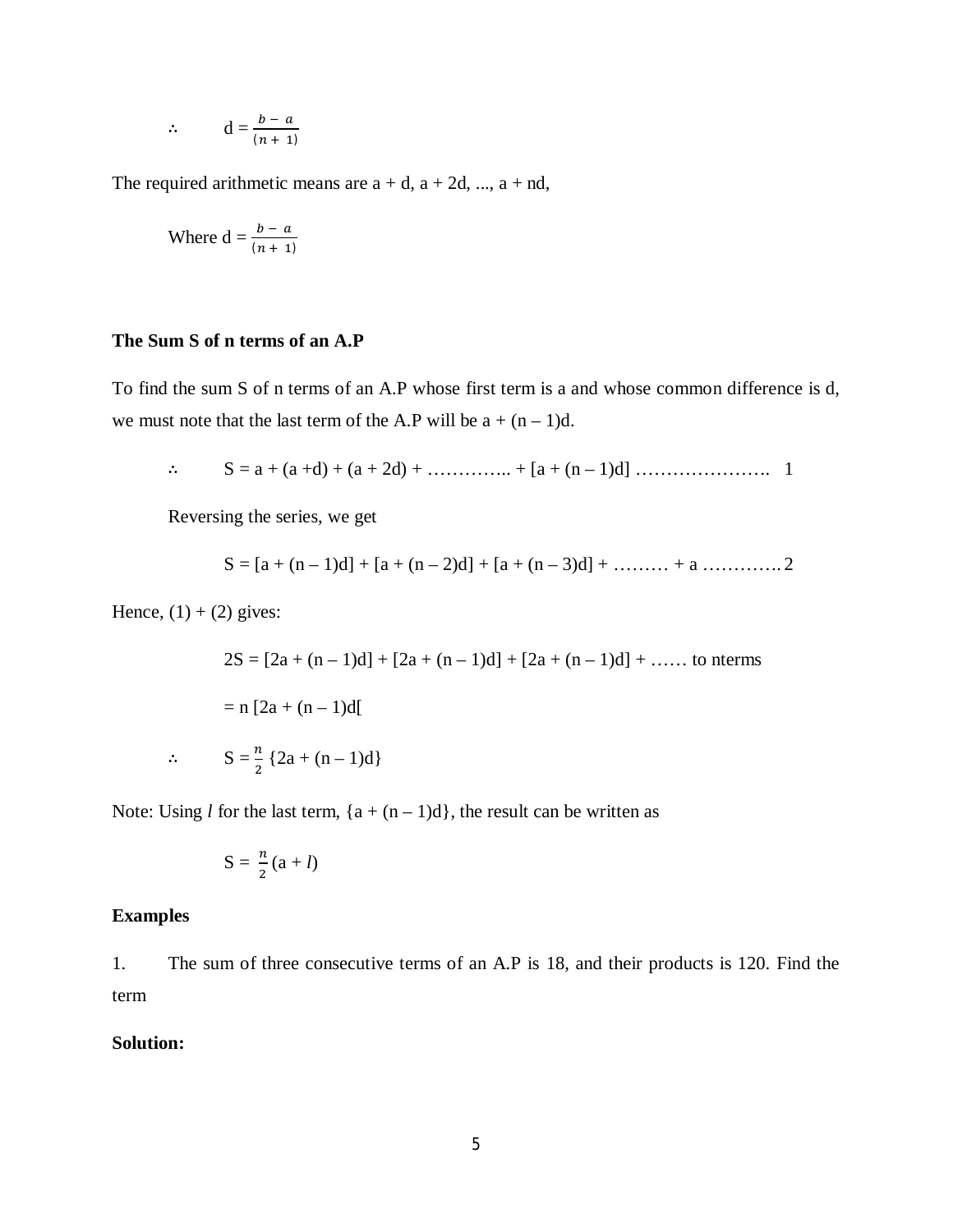Let the term be:  $a - d$ ,  $a$ ,  $a + d$  (we should take the term a,  $a+d$ ,  $a+2d$  but it is simplier to take  $a - d$ ,  $a$ ,  $a + d$ )

```
∴ a - d + a + a + d = 183a = 18∴ a = 6
```
The Product =  $(a-d)$  a  $(a + ) = 6(6-d)(6+d) = 120$ 

∴ 
$$
6(6^2 - d^2) = 120
$$
  
\n∴  $6(36 - d^2) = 120$   
\n $36 - d^2 = 20$   
\n∴  $d^2 = 36 - 20$   
\n∴  $d = \pm 4$ 

If  $d = 4$ , the terms are 2, 6, 10 and if  $d = -4$  they are 10, 6, 2. The numbers are the same but form two different A.Ps.

2. The first term of an arithmetic series is 7, the last term is 70, and the sum is 385. Find the number of terms in the series and the common difference.

## **Solution**

Here a = 7, 
$$
l = 70
$$
, Sn = 385  
But Sn =  $\frac{n}{2}$  (a + *l*)  
  

$$
\therefore \qquad 385 = \frac{n}{2}(7 + 70) = \frac{77n}{2}
$$
  

$$
\therefore \qquad 77n = 770
$$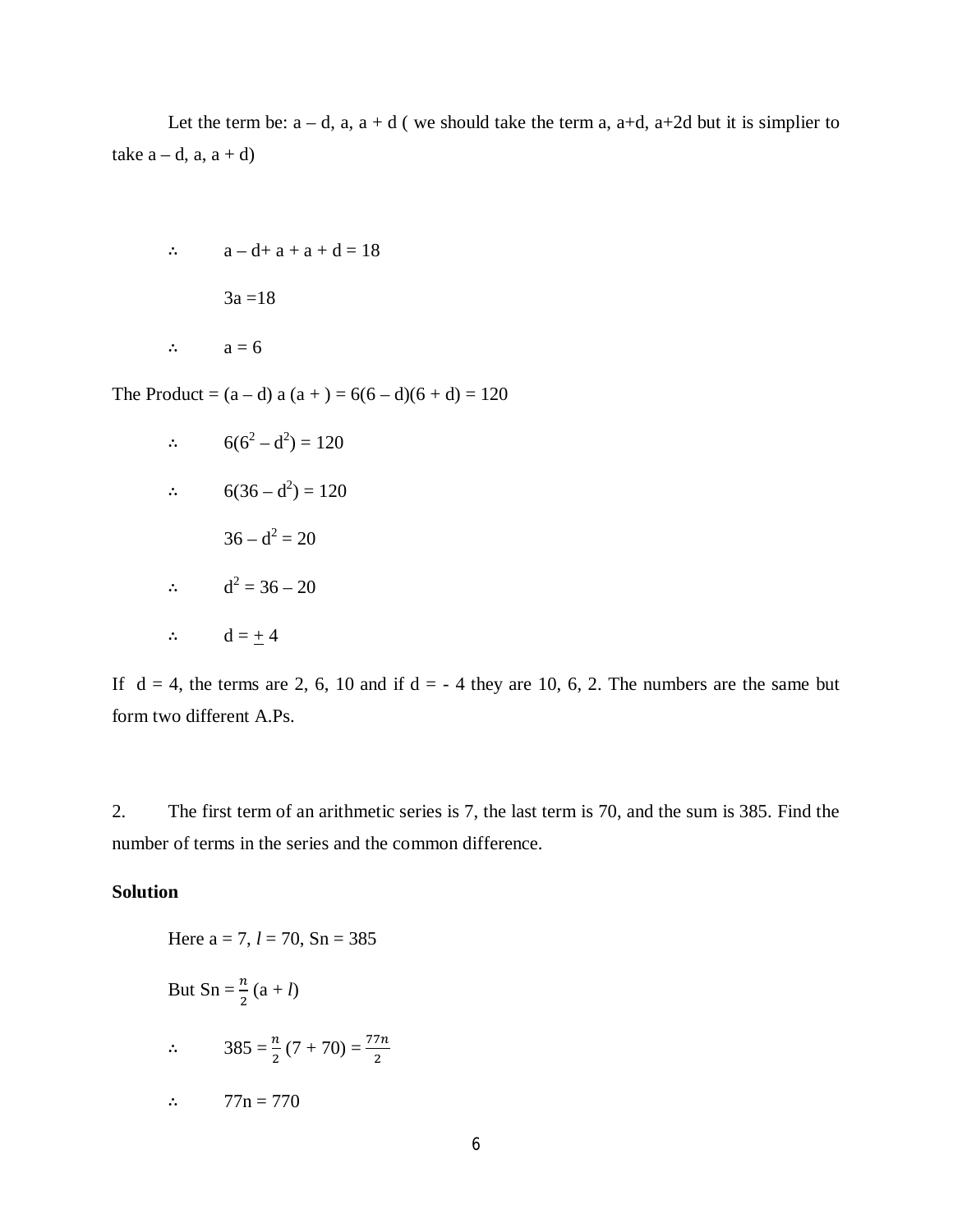$n = 10$ 

Since  $l = 70$ , then  $7 + (10 - 1)d = 70$ 

$$
\therefore \qquad 7 + 9d = 70
$$

 $9d = 63 \Rightarrow d = 7$ 

 $\therefore$  n = 10 is member of terms of the series and the common difference = 7

3. Find the number of terms in an A.P whose first term is 5, common difference 3, and sum 55.

## **Solution:**

Let n be the required number of terms

$$
\therefore \qquad 55 = \frac{1}{2}n(7 + 3n)
$$
\n
$$
\therefore \qquad 110 = 7n + 3n^2 \text{ i.e } 3n^2 + 7n - 110 = 0.
$$
\n
$$
\therefore \qquad (3n + 22)(n - 5) = 0, \ \therefore \ n = \frac{-22}{3} \text{ or } 5
$$

But n must be a positive integer  $\therefore$  n = 5

4. The sum of the first n terms of a series is  $2n^2 - n$ . Find the nth term and show that the series is an A.P.

### **Solution:**

Using  $n = 1$  in the sum for n terms, it is seen that the first term  $= 2 - 1 = 1$ .

Using  $n = 2$ , the sum of the first two terms =  $8 - 2 = 6$ , therefore the second term is 5

Using  $n = 3$ , the sum of the first three terms =  $18 - 3 = 15$ , therefore the third term  $= 15 - 6 = 9$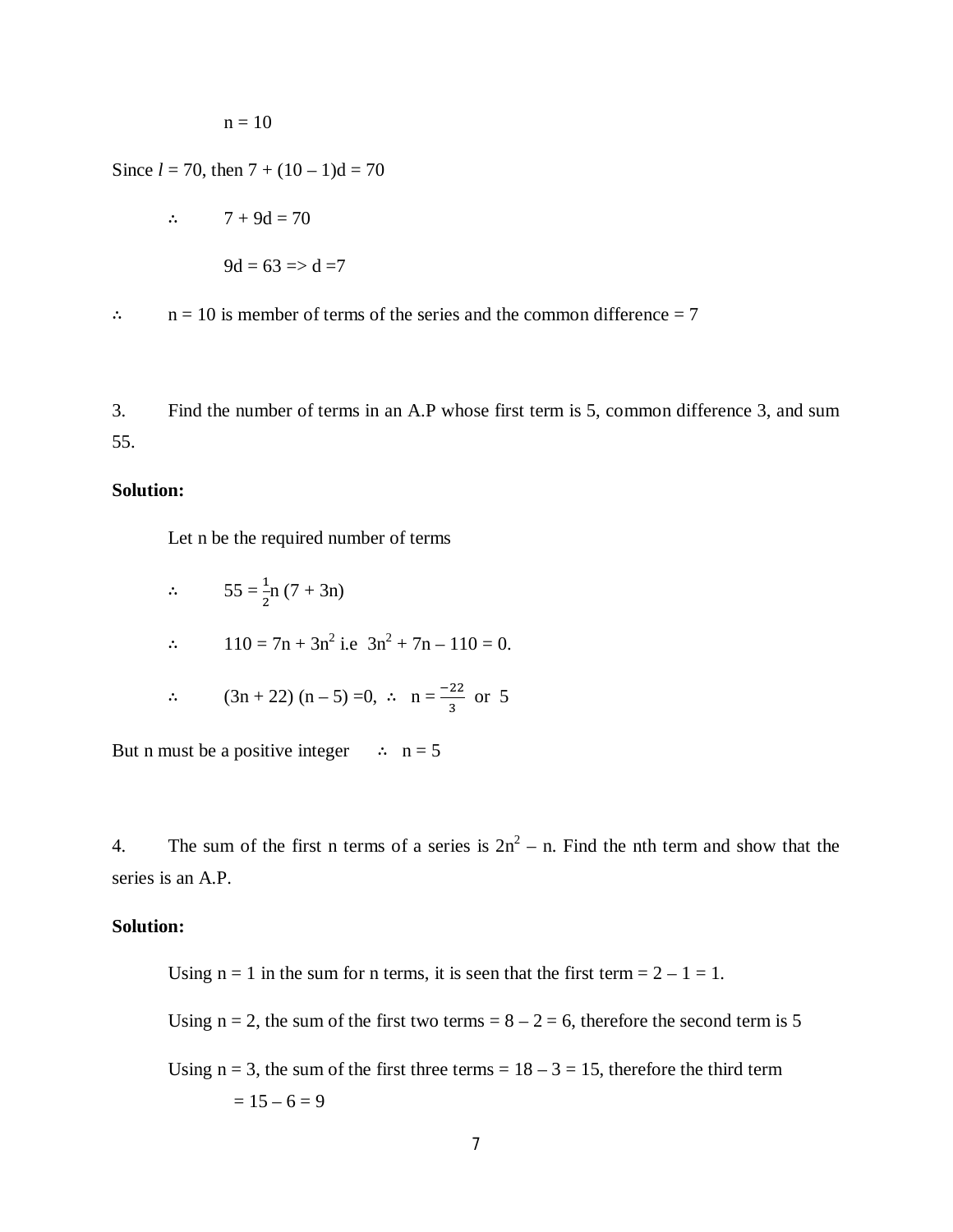Replacing n by (n – 1) the sum of the first (n – 1) terms is  
\n2 (n - 1)<sup>2</sup> – (n – 1) = 2n<sup>2</sup> – 4n + 2 – n + 1  
\n= 2n<sup>2</sup> – 5n + 3  
\n
$$
\therefore
$$
 n<sup>th</sup> term = sum of first terms – sum of first (n – 1) term  
\n= 2n<sup>2</sup> – n – (2n<sup>2</sup> – 5n + 3)  
\n= 2n<sup>2</sup> – n – 2n<sup>2</sup> + 5n – 3  
\n= 4n – 3

The series is  $1,5,9,...$   $(4n-3)$ , which is an A.P of common difference 4.

5. The sum of five numbers in A.P is 25 and the sum of the series be d, then the terms are (a  $-2d$ ,  $(a-d)$ ,  $a, a+d, a+2d$ .

From the question

 $(a - 2d) + (a - d) + a + (a + d) + (a + 2d) = 25$ ∴ 5a = 25

∴  $a = 5$ 

Also,  $(a - 2d)^2 + (a - d)^2 + a^2 + (a + d)^2 + (a + 2d)^2 = 165$ 

$$
a2 - 4ad + 4d2 + a2 - 2ad + d2 + a2 + (a2+2ad+d2) + (a2+4ad+4d2) = 165
$$
  
∴ 5a<sup>2</sup> + 10d<sup>2</sup> = 165  
i.e a<sup>2</sup> + 2d<sup>2</sup> = 33  
2d<sup>2</sup> = 8  
∴ d<sup>2</sup> = 4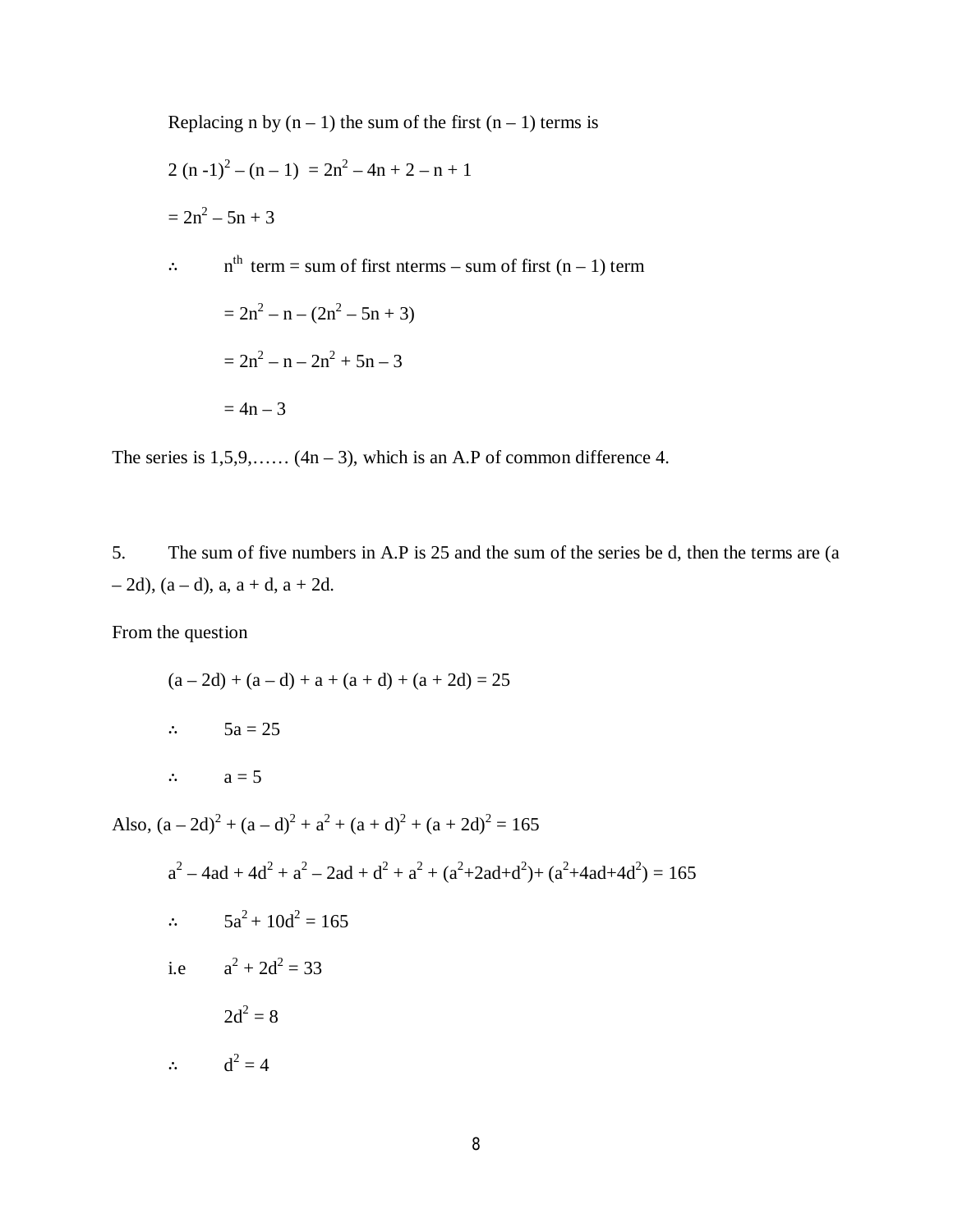∴  $d = \pm 2$ 

Hence, the series is 1,3,5,7,9 ….

## 1.2.2 Geometric Sequence (Geometric Progression)

The geometrical progression (G.P) is a sequence of terms that increase or decrease in a constant ratio. This constant ratio is known as the common ratio of the series and is usually denoted by r.

The following examples are all geometrical progressions (G.P)

| (ii) $\frac{1}{2}, \frac{1}{4}, \frac{1}{8}, \frac{1}{16}, \dots, \dots, \dots, \dots$ Common ratio $+\frac{1}{2}$ |                |
|--------------------------------------------------------------------------------------------------------------------|----------------|
|                                                                                                                    |                |
| (iv) $-2, \frac{1}{2}, -\frac{1}{3}, \frac{1}{32}, \dots$ Common ratio                                             | $-\frac{1}{4}$ |

If, in a given sequence, the ratio of each term to the preceding term is the same for all terms, the sequence must be a G.P with this ratio as the common ratio.

# **n th term of a G.P**

First term =  $a = a.r^0 = ar^{1-1}$ Second term =  $ar = a.r^{2-1}$ 

Third term = 
$$
ar^2 = ar^{3-1}
$$

From these it can be seen that the  $n^{th}$  term is  $a.r^{n-1}$ .

The geometric mean (G.M) between two quantities a and b is that quantity which when inserted between a and b, forms with them three successive terms of a G.P.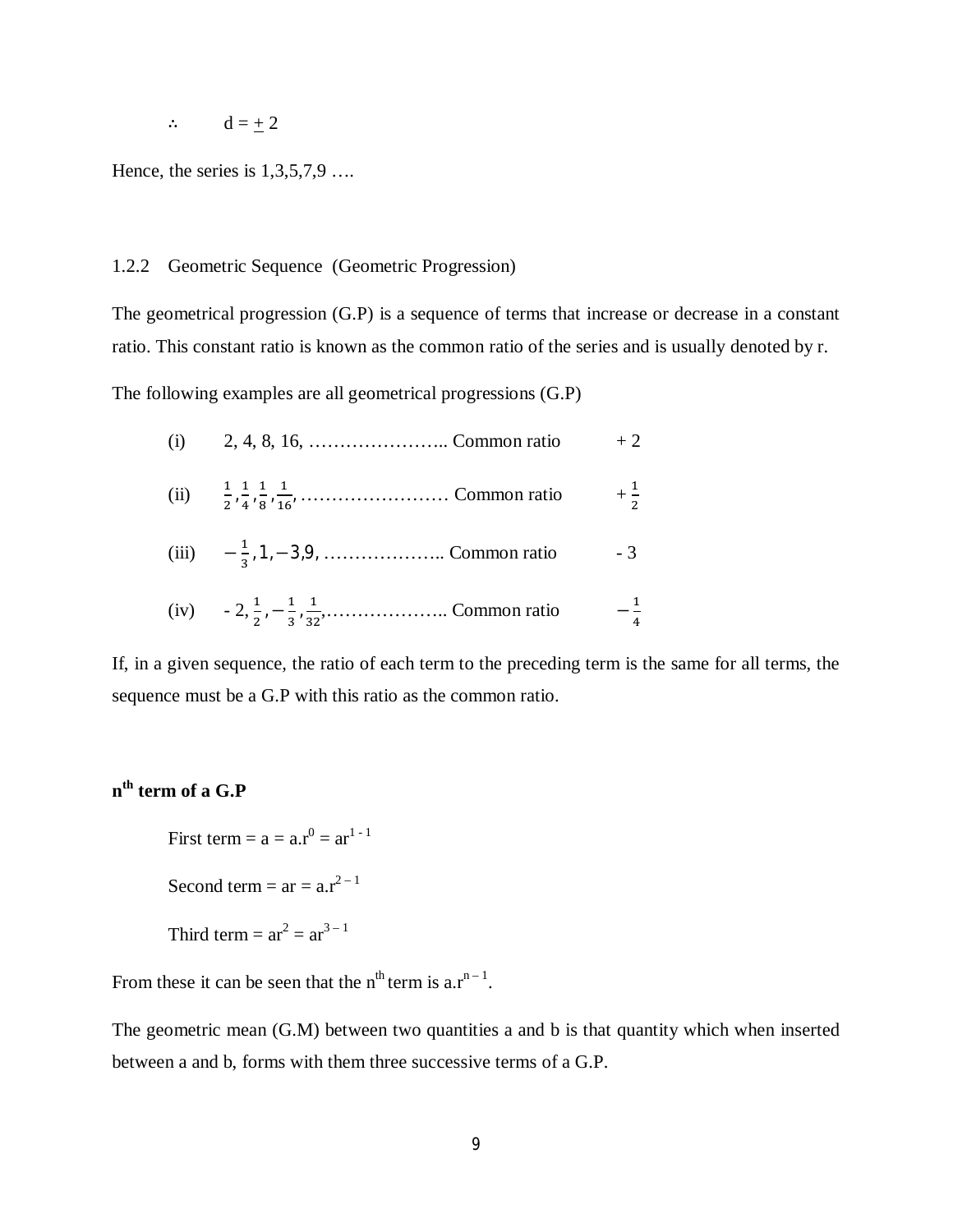## **Geometric Mean Between a and b**

Let x be the required G.M. Then, a,x,b will be three successive terms of a G.P. The common ratio of the G.P will be x/9 and b/x

$$
\therefore \frac{x}{9} = \frac{b}{x}
$$
  

$$
\therefore x^2 = ab
$$
  

$$
\therefore x = \pm \sqrt{ab}
$$

More generally, the n geometric means between a and b are the n quantities that when inserted between a and b form with them  $(n + 2)$  terms (successive) of a G.P.

## **n Geometric means between a and b**

Let r be the common ratio of the G.P formed. Then, b is the  $(n + 2)^{th}$  term of the G.P.

$$
\therefore \qquad b = ar^{n+1}
$$
  
i.e 
$$
r^{n+1} = b/a
$$

$$
\therefore \qquad r = \sqrt[n+1]{b/a}
$$

Using this value of r, the required geometric means will be ar,  $ar^2$ , ...........,  $ar^2$ 

### **Sum of the first n terms of a G.P**

To find the sum of the first n terms of a G.P, whose common ratio is r and first term a. Let  $S_n$  be the required sum. Then,

$$
Sn = a + ar + ar2 + \dots + arn-1 \dots
$$
 (1)

$$
\therefore \qquad rSn = ar + ar^2 + ar^3 + \dots + ar^{n-1} + ar^n \dots \tag{2}
$$

$$
(1) - (2)
$$
 gives,  $Sn(1 - r) = a - ar^n$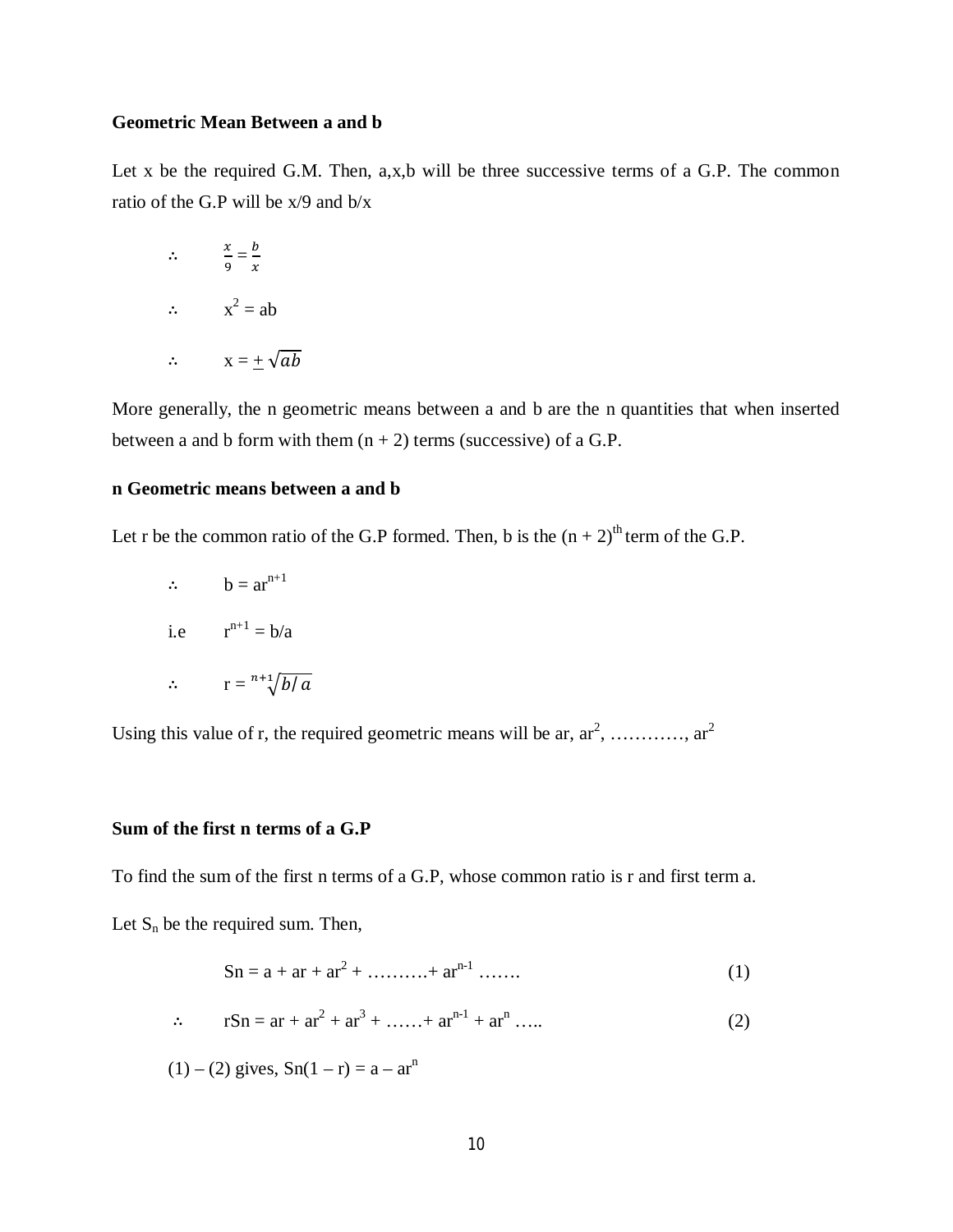$$
= a(1-r^n)
$$

$$
\therefore \qquad \operatorname{Sn} = \frac{a(1 - r^n)}{1 - r} = \frac{a(r^n - 1)}{r - 1}
$$

Note:

$$
Sn = \begin{cases} \frac{a(1-r^n)}{1-r}, & /r/ < 1\\ \frac{a(r^n-1)}{r-1}, & /r/ > 1 \end{cases}
$$

The value that Sn approaches as  $n \rightarrow \infty$  is known as its sum to infinity (S $\infty$ )

From the previous result

$$
Sn = a \frac{(1 - r^n)}{1 - r} = \frac{a}{1 - r} - \frac{ar^n}{1 - r}
$$

Therefore as  $n \to \infty$  (i.e as n approaches infinity)  $r^n \to 0$ , if  $\sqrt{r}$  <1, and the second term becomes negligible, whilst  $r^n$  n  $\rightarrow \pm \infty$  when  $\pi/2$  and Sn is then infinite.

Thus, when  $/r < 1$ ,  $S\infty = \frac{a}{1}$  $1-r$ 

If the sum to infinity is finite, as in this case, the series is said to be convergent.

When  $/r > 1$ , S∞ =  $\pm \infty$  and the series is divergent

If  $r = 1$ , the series is  $a + a + a + \dots$  and so  $Sn = na$ 

Hence,  $Sn \rightarrow +\infty$  if  $a > 0$  but  $Sn \rightarrow -\infty$  if  $a < 0$  (both dgt)

If  $r = -1$ , the series is  $a_1 - a + a - a + \dots$  Hence  $Sn = 0$  or a

### **Example**

1. Insert three geometric means between  $2^{1/4}$  and  $4/9$ 

## **Solution**

Let r be the common ratio of the G.P formed. Since  $\frac{4}{9}$  is the fifth term of the G.P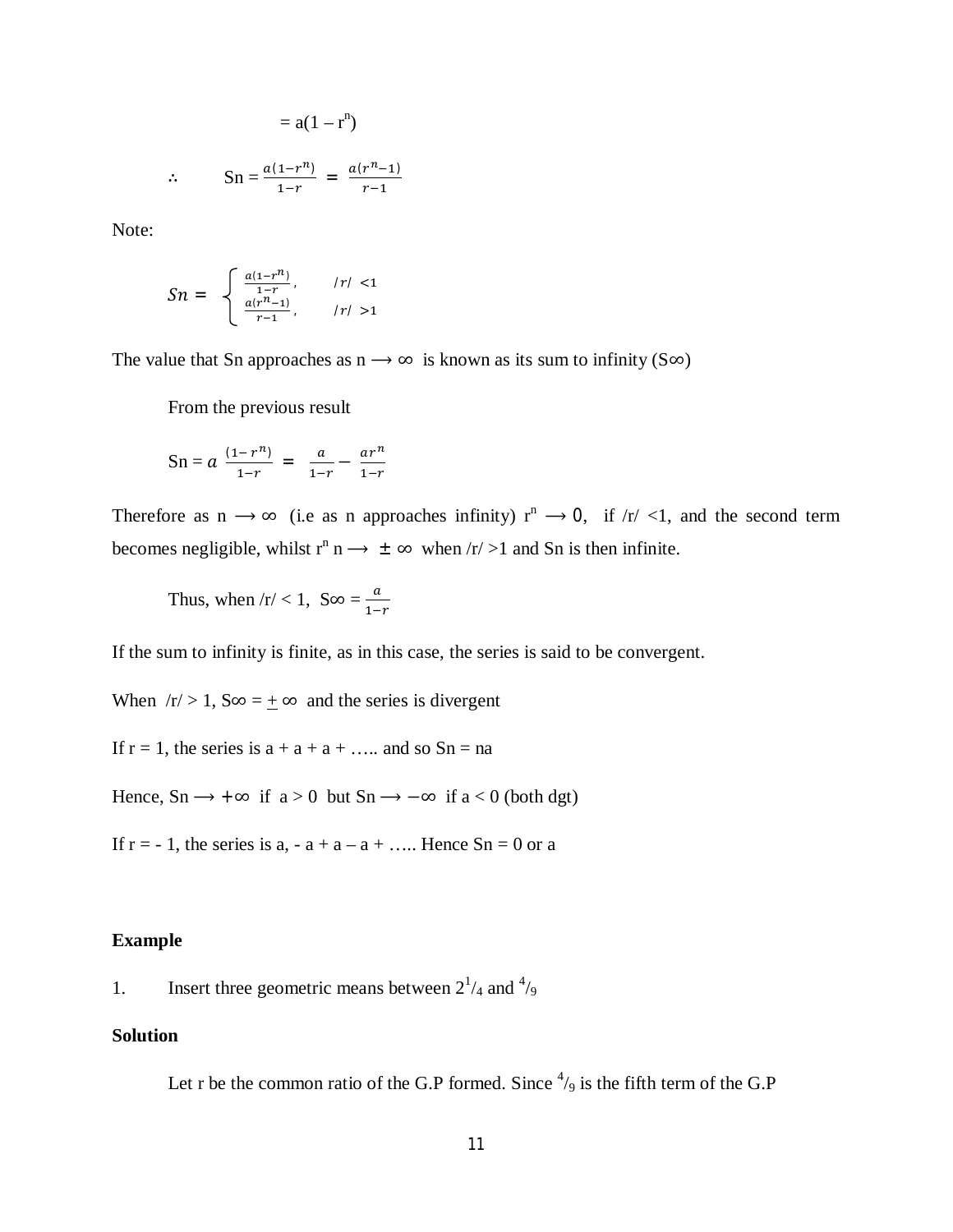$$
^{4}/_{9} = {}^{9}/_{4} \text{r}^{4} \qquad \therefore \qquad \text{r}^{4} = {}^{16}/_{81}
$$

$$
\therefore \quad \mathbf{T}^2 = \frac{4}{9} \text{ (r real)} \qquad \therefore \qquad \mathbf{T} = \frac{1}{2} \frac{2}{3}
$$

Therefore required geometric means are  $\frac{3}{2}$ , 1,  $\frac{2}{3}$  or  $\frac{3}{2}$ , 1,  $\frac{2}{3}$ 

2. In a geometric progression, the first term is 7, the last term 448 and the sum 889. Find the common ratio.

### **Solution:**

Let r be the common ratio, n the number of terms, and Sn the sum of nterms.

$$
\therefore \qquad \text{Sn} = 889 = \frac{7(1 - r^n)}{1 - r} \dots \dots \dots \dots \dots \tag{1}
$$

Also 448 = 7rn – <sup>1</sup> **……………………………. (2)**

Using (2) in (1),  $889 = \frac{7-7r^n}{1+r}$  $\frac{-7r^n}{1-r} = \frac{7-448r}{1-r}$  $\frac{1}{1-r}$ 

$$
889(1 - r) = 7 - 448r
$$

$$
\therefore \qquad 889 - 889r = 7 - 448r
$$

$$
\therefore \qquad 882 = 441r
$$

$$
\implies \qquad r=2
$$

3. Find the sum of the first six terms of the geometric series whose thrid term is 27 and whose sixth term is 8.

Find how many terms of this series must be taken if their sum is to be within  $\frac{1}{10}$ % of the sum to infinity.

## **Solution:**

Let r be the common ratio of the series and a the first term.

 $\mathcal{L}^{\text{max}}$ 2 = 27 …………………………….. (1)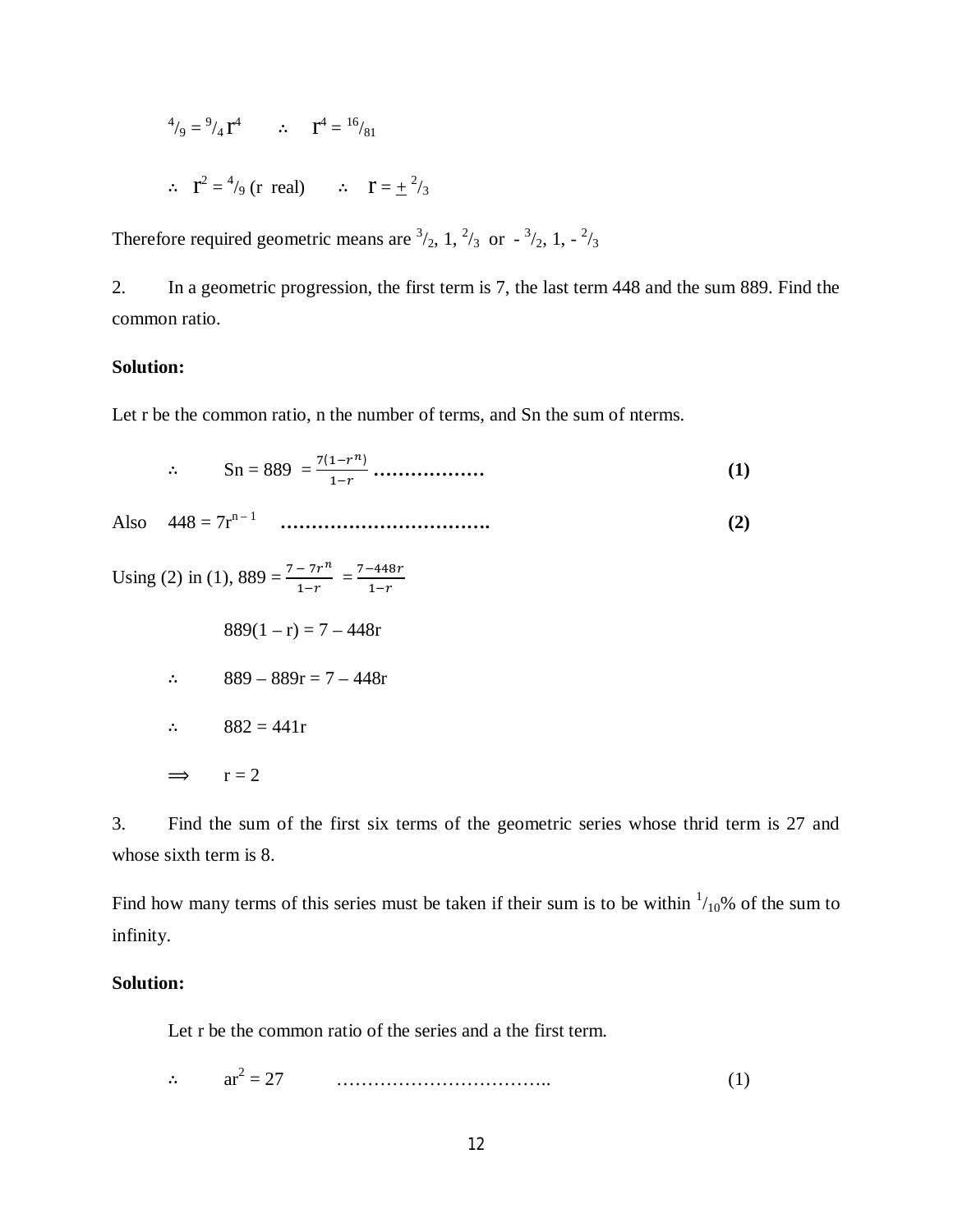$$
ar5 = 8
$$
 (2)

(2) : (1) gives 
$$
r^3 = \frac{8}{27}
$$
  $\therefore$   $r = \frac{2}{3}$ 

Using this in (1), 
$$
9x \frac{4}{9} = 27
$$
  $\therefore a = \frac{243}{4}$ 

The sum of the first six terms of this series

$$
=\frac{9(1-r^n)}{1-r} = \frac{243}{4} \frac{\left\{1-\left(\frac{2}{3}\right)^6\right\}}{1-\frac{2}{3}} = \frac{243}{4} \frac{\left\{1-\frac{26}{36}\right\}}{\frac{1}{3}}
$$

$$
=\frac{729}{4} \left\{1-\frac{26}{36}\right\} = \frac{729}{4} - \frac{729}{4} \times \frac{26}{36}
$$

$$
=\frac{729}{4} - 16 = \frac{665}{4}
$$

Let n be the number of terms required so that their sum shall be  $\frac{1}{10}\%$  less than the sum to infinity.  $S\infty$ .

Now 
$$
S \infty = \frac{9}{1-r}
$$
, and  $Sn = \frac{a(1-r^n)}{1-r} = \frac{9}{1-r} - \frac{ar^n}{1-r}$   
 $\therefore S \infty - Sn = \frac{ar^n}{1-r}$ 

But  $S\infty$  - Sn =  $\frac{1}{10}$  percent of  $S\infty$ 

$$
\therefore \frac{S\infty - Sn}{S\infty} = \frac{1}{1000}
$$
  

$$
\therefore \frac{ar^n}{1-r} \div \frac{a}{1-r} = \frac{1}{1000} \quad \text{i.e. } r^n = \frac{1}{1000}
$$
  
(i.e.)  $\left(\frac{2}{3}\right)^n = \frac{1}{1000}$ 

Taking logs to the base of 10, we get

n[
$$
log2 - log3
$$
] = -3  
\n
$$
\therefore n = \frac{3}{log_{10}3 - log_{10}2} = \frac{3}{0.47712 - 0.30103} = \frac{3}{0.17609} = 17.03
$$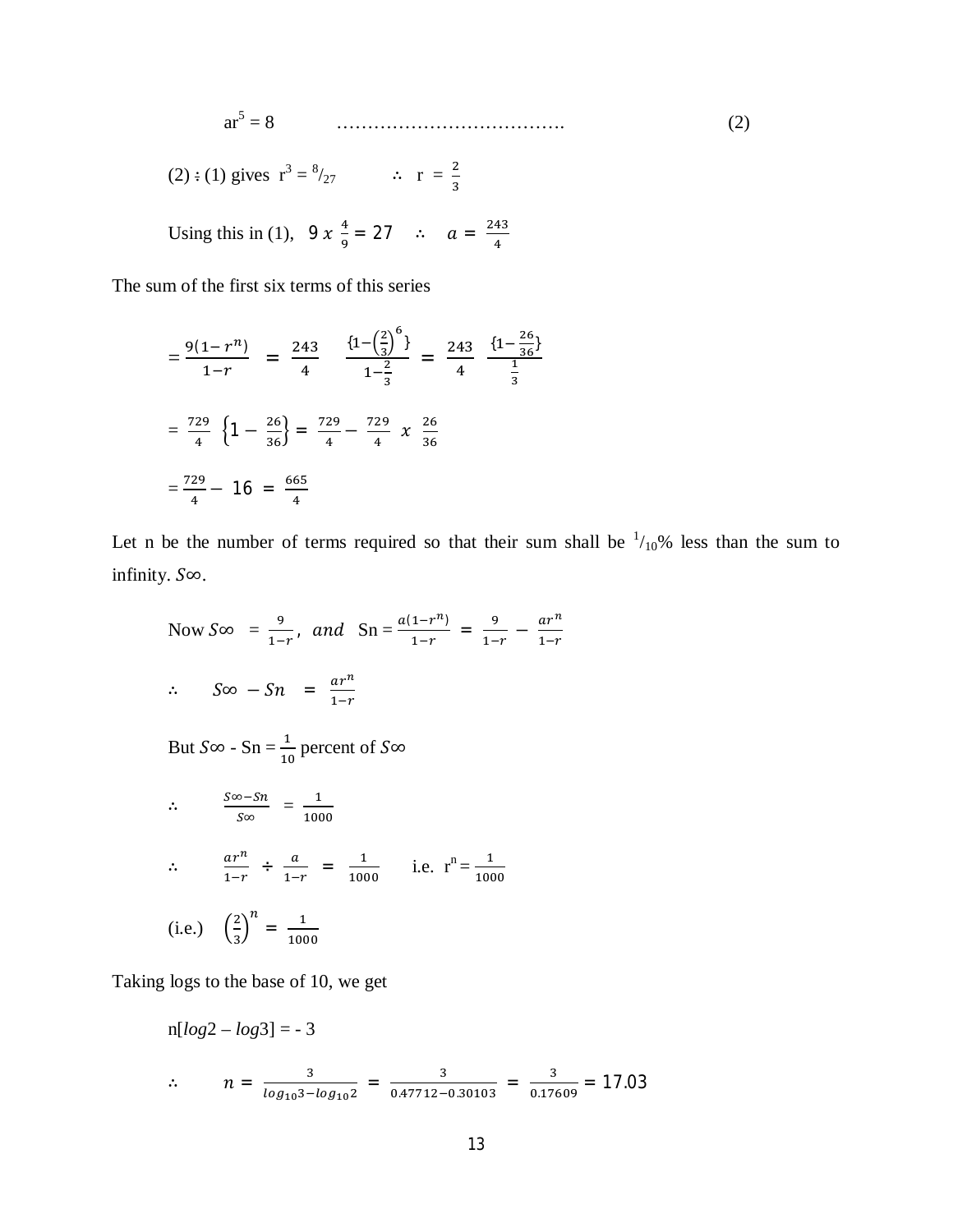$\Rightarrow$  Regd no is 18 (i.e. next +ve integer > 17)

### **The powers of the First n Natural Numbers**

Note: The method adopted in the summation of the second and third powers of the first n natural numbers is the method of undetermined coefficients, and consisted of equating identically the given series to  $A + B_n + C_n^2 + \dots$  and then determining the values of the unknown constants A, B, C etc. by the properties of identities.

a. The first n natural numbers form an A.P whose sum  $S_1$  has been shown to be n(n+1)/2.

b. Let the sum of the squares of the first n natural numbers be  $S_2$  and

$$
12 + 22 + 32 + ... + n2 \equiv A + Bn + Cn2 + Dn3 + ...
$$
 (1)

Replacing n by  $(n + 1)$  in this identity

$$
12 + 22 + 32 + ... + (n + 1)2 \equiv A + B((n + 1) + C(n + 1)2 + D(n + 1)3 + ... (2)
$$

 $(2) - (1)$  gives:

$$
(n+1)^2 \equiv B + C(2n+1) + D(3n^2+3n+1) + \dots \dots \dots \dots \tag{3}
$$

In the identity (3) the singular power of n on the left-hand side (L.H.S) is the second, and therefore the highest power of n on the right-hand side (R.H.S) must be the second and all other coefficients after D must varies.

Equating coefficient of n in (3)

n<sup>2</sup> : 1 = 3D   
\n
$$
\therefore D = \frac{1}{3}
$$
\n
$$
\therefore D = \frac{1}{3}
$$
\n
$$
\therefore C = \frac{1}{2}
$$
\nUnity: 1 = B + C + D = B + \frac{1}{2} + \frac{1}{3}   
\n
$$
\therefore B = \frac{1}{6}
$$
\n
$$
\therefore 1^{2} + 2^{2} + 3^{2} + \dots + n^{2} \equiv A + \frac{1}{6}n + \frac{1}{2}n^{2} + \frac{1}{3}n^{3}
$$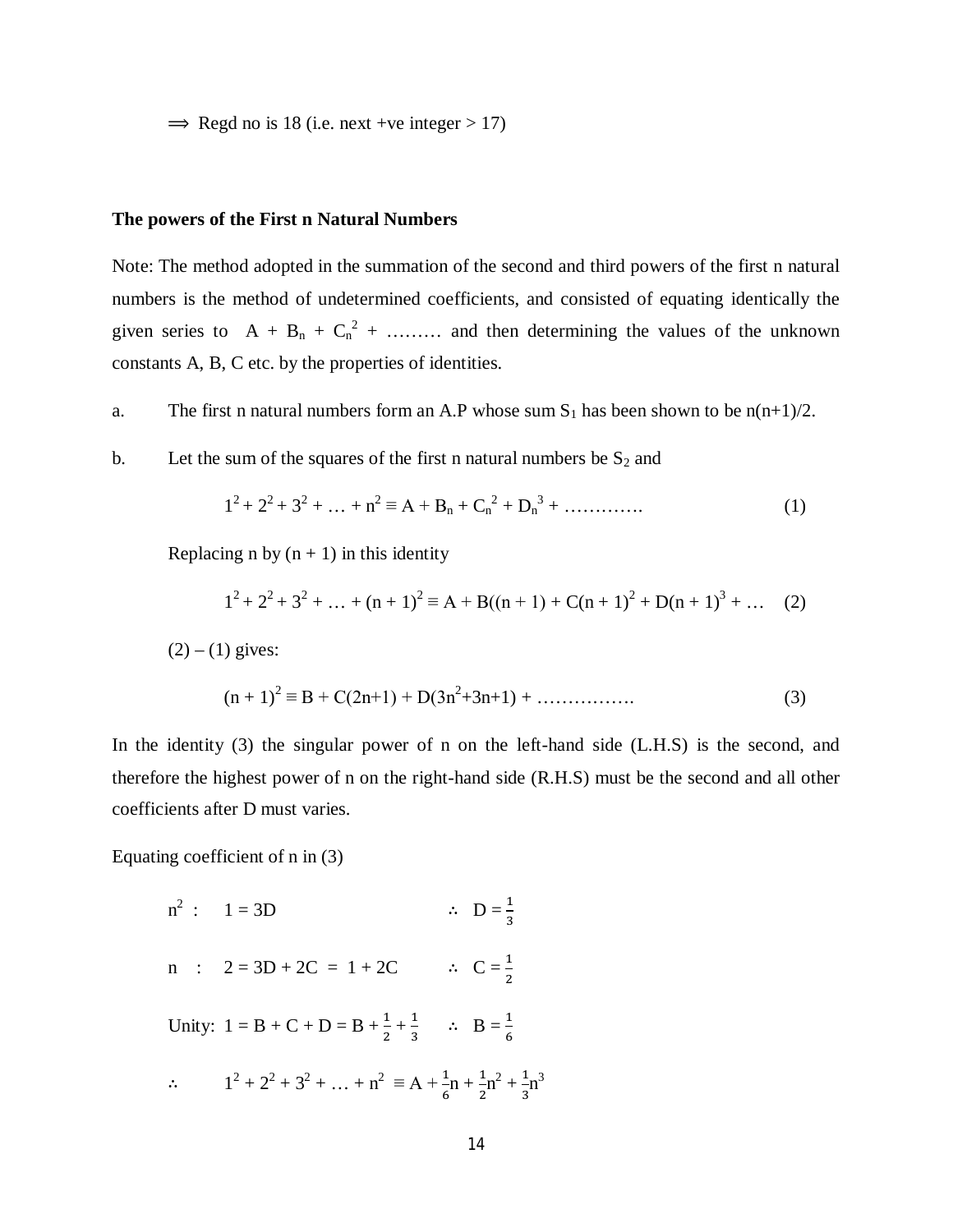Using n = 1, 
$$
1^2 = A + \frac{1}{6} + \frac{1}{2} + \frac{1}{3}
$$
  
\n  
\n $\therefore A = 0$   
\nThus,  $1^2 + 2^2 + 3^2 + \dots + n^2 = \frac{1}{6}n + \frac{1}{2}n^2 + \frac{1}{3}n^3$   
\n $= \frac{n}{6}(1 + 3n + 2n^2)$   
\n $= \frac{n (n+1)(2n+1)}{6}$ 

# **Alternative Method**

It is known that, for all values of n,

$$
(n+1)^3 - n^3 \equiv 3n^2 + 3n + 1 \dots \dots \dots \dots \dots \dots \dots \dots \tag{1}
$$

Replacing n by  $(n-1)$ ,  $(n-2)$ , ........., 2, 1 in succession,

$$
n3 - (n-1)3 \equiv 3(n-1)2 + 3(n-1) + 1 \dots \dots \dots \dots \tag{2}
$$

$$
(n-1)3 - (n-2)3 \equiv 3(n-2)2 + 3(n-2) + 1 \dots
$$
 (3)

$$
33 - 23 \equiv 3 \cdot 23 + 3 \cdot 2 + 1
$$
 (n-1)  

$$
23 - 13 \equiv 3 \cdot 13 + 3 \cdot 1 + 1
$$
 (n) (n)

Adding these n identities

$$
(n + 1)3 - 13 \equiv 3(12 + 22 + ... + n2)
$$
  
+ 3(1 + 2 + 3 + ... + n) + 2  

$$
\equiv 3S_2 + \frac{3}{2}n(n+1) + n
$$
  

$$
\therefore 3S_2 \equiv (n + 1)3 - 13 - 3\frac{n}{2}(n + 1) - n
$$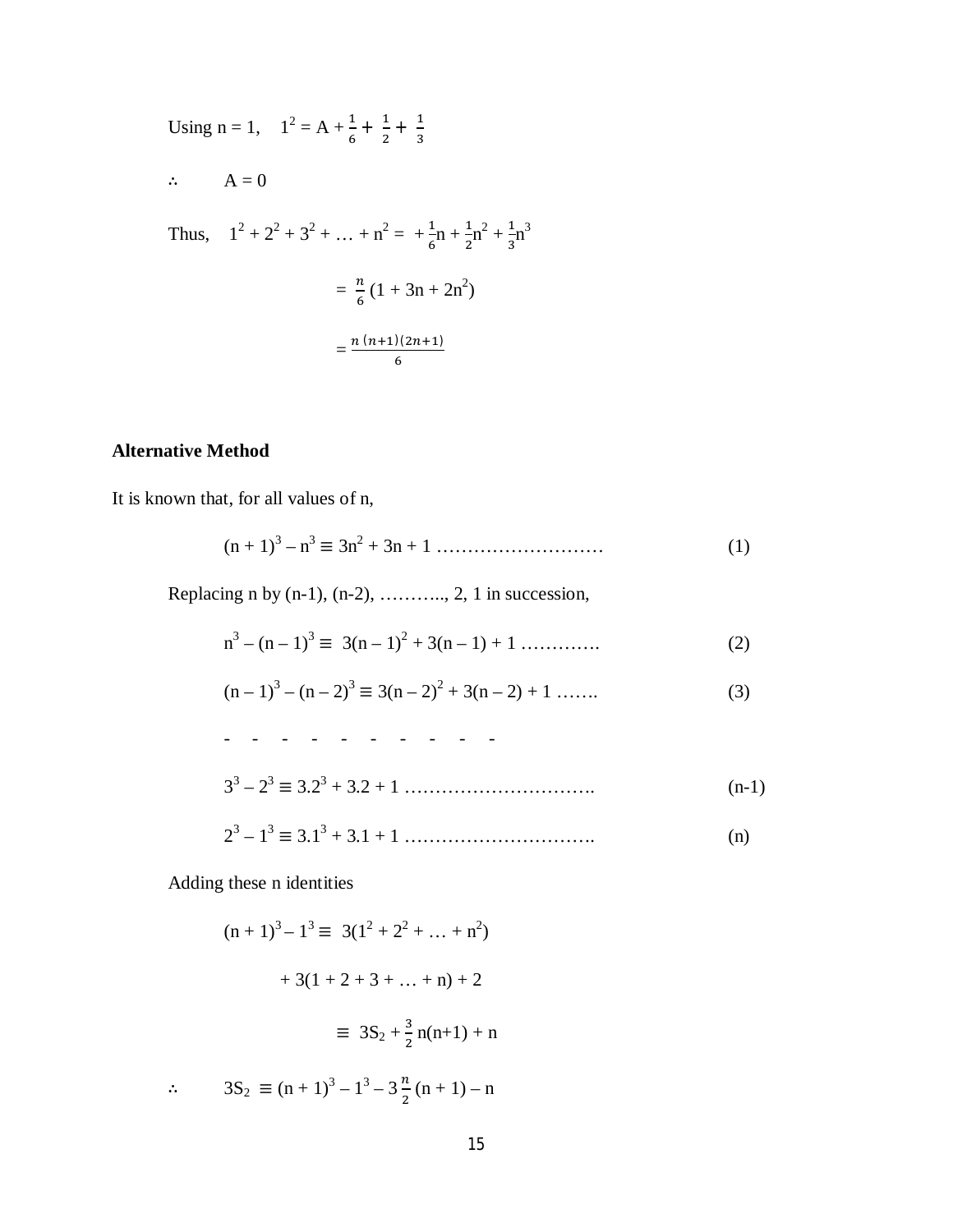$$
= n3 + 3n2 + 3n - 3\frac{n}{2}(n + 1) - n
$$
  

$$
= \frac{n}{2} \{2n2 + 6n + 6 - 3n - 3 - 2\}
$$
  

$$
= \frac{n}{2} \{2n2 + 3n + 1\} = \frac{n}{2}(n + 1) (2n + 1),
$$
  
∴ 
$$
S_2 = \frac{n(n+1)(2n+1)}{6}
$$

(c) Let  $S_3$  be the sum of the cubes of the first n natural numbers and

$$
13 + 23 + 33 + ... + n3 \equiv A + Bn + Cn2 + Dn3 + En4 ...
$$
 (1)

Replacing  $n$  by  $(n+1)$  in this identity,

$$
1^3 + 2^3 + 3^3 + \dots + n^3 + (n+1) \equiv A + B(n+1) + C(n+1)^2 + D(n+1)^3 + E(n+1)^4 + \dots (2)
$$
  
(2) – (1) gives  

$$
(n+1)^3 \equiv B + C(2n+1) + D(3n^2 + 3n + 1) + E(4n^3 + 6n^2 + 4n + 1) + \dots (3)
$$

The highest power of n on the L.H.S of (3) is the third, and therefore all coefficients after E on the R.H.S of (3) must vanish.

Equating coefficients in identity (3),

n<sup>3</sup> : 1 = 4E 
$$
\therefore
$$
 E=<sup>1/4</sup>  
\nn<sup>2</sup> : 3 = 6E + 3D =  $\frac{3}{2}$  + 3D  $\therefore$  3D =  $\frac{3}{2}$   $\therefore$  D =  $\frac{1}{2}$   
\nn : 3 = 4E + 3D + 2C = 1 = 1 +  $\frac{3}{2}$  + 2C  $\therefore$   $\frac{1}{2}$  = 2C,  $\therefore$  C= $\frac{1}{4}$ 

Unity:  $1 = B + C + D + E = B + \frac{1}{4} + \frac{1}{2}$  $\frac{1}{2} + \frac{1}{4}$  $\frac{1}{4}$ ,  $\therefore$  B = 0

Hence,  $1^3 + 2^3 + 3^3 + \dots + n^3 \equiv A + \frac{1}{4}n^2 + \frac{1}{2}$  $\frac{1}{2}n^3 + \frac{1}{4}$  $\frac{1}{4}$  n<sup>4</sup>.

Using  $n = 1$  in this,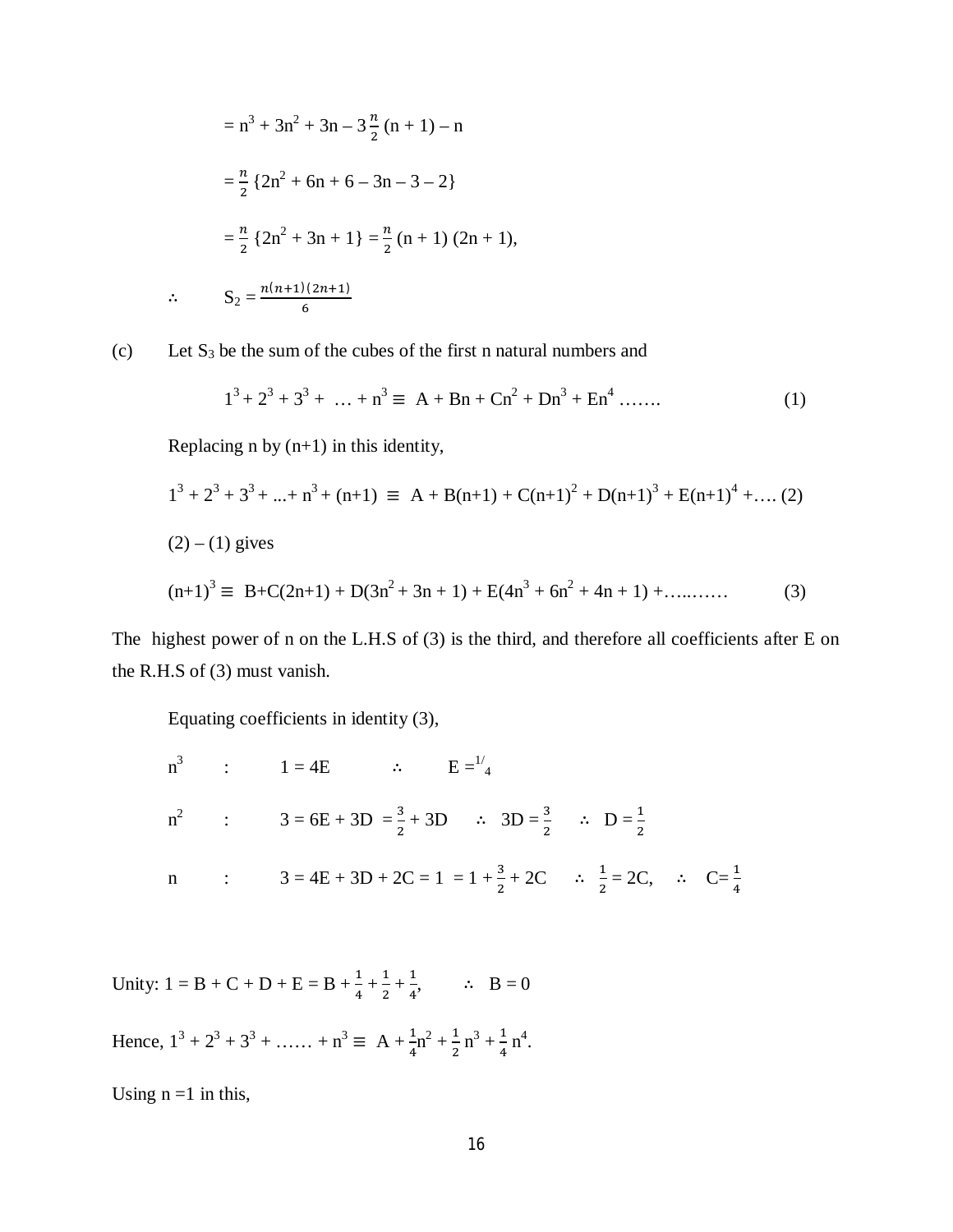$$
1^{3} = A + \frac{1}{4} + \frac{1}{2} + \frac{1}{4}, \quad \therefore \quad A = 0,
$$
  

$$
\therefore \quad S_{3} = \frac{1}{4} n^{2} + \frac{1}{2} n^{3} + \frac{1}{4} n^{4} \equiv \frac{n^{2}}{4} (1 + 2n + n^{2}) \equiv \left\{ \frac{n}{2} (n + 1) \right\}^{2} = S_{1}^{2}
$$

As in (b), the alternative method consists of using

$$
(n+1)^4 - n^4 \equiv 4n^3 + 6n + 4n + 1
$$

and replacing n by  $(n - 1)$ ,  $(n - 2)$ , ............., etc, in succession and then introducing the values of  $S_1$  and  $S_2$  already determined.

Example: Find the sum of the series

| (i) $1^2-2^2+3^2-4^2+\dots$                     | to 2n terms |
|-------------------------------------------------|-------------|
| (ii) $1.3^2 + 2.4^2 + 3.5^2 + \dots$ to n terms |             |
| (iii) $1^3 + 3^3 + 5^3 + \dots$                 | to n terms  |

#### **Solution**

(i) Let the required sum the S<sub>2</sub>n  
\n
$$
\therefore S_{2n} = (1^{2} + 2^{2} + 3^{2} + \dots + \text{ to 2n terms}) - 2(2^{2} + 4^{2} + 6^{2} + \dots + \text{ to terms})
$$
\n
$$
= \sum_{r=1}^{r=2n} r^{2} - 8(1^{2} + 2^{2} + 3^{2} + \dots + \text{ to } n \text{ term})
$$
\n
$$
= \sum_{r=1}^{2n} r^{2} - 8 \sum_{r=1}^{n} r^{2}
$$
\n
$$
= \frac{2n(2n+1)(4n+1)}{6} - \frac{8n(n+1)(2n+1)}{6} \{Using formular \text{ to } S_{2}\}
$$
\n
$$
= \frac{n(2n+1)}{3} \{4(n+1) - 4(n+1)\} = \frac{-(2n+1)3}{3}
$$
\n
$$
= -n(2n+1)
$$

(ii) The r<sup>th</sup> term of the series  $= r(r+2)^2 = r^3 + 4r^2 + 4r$ , therefore sum of nterms of the series  $=\sum_{r=1}^n (r^3 + 4r^2 + 4r)$